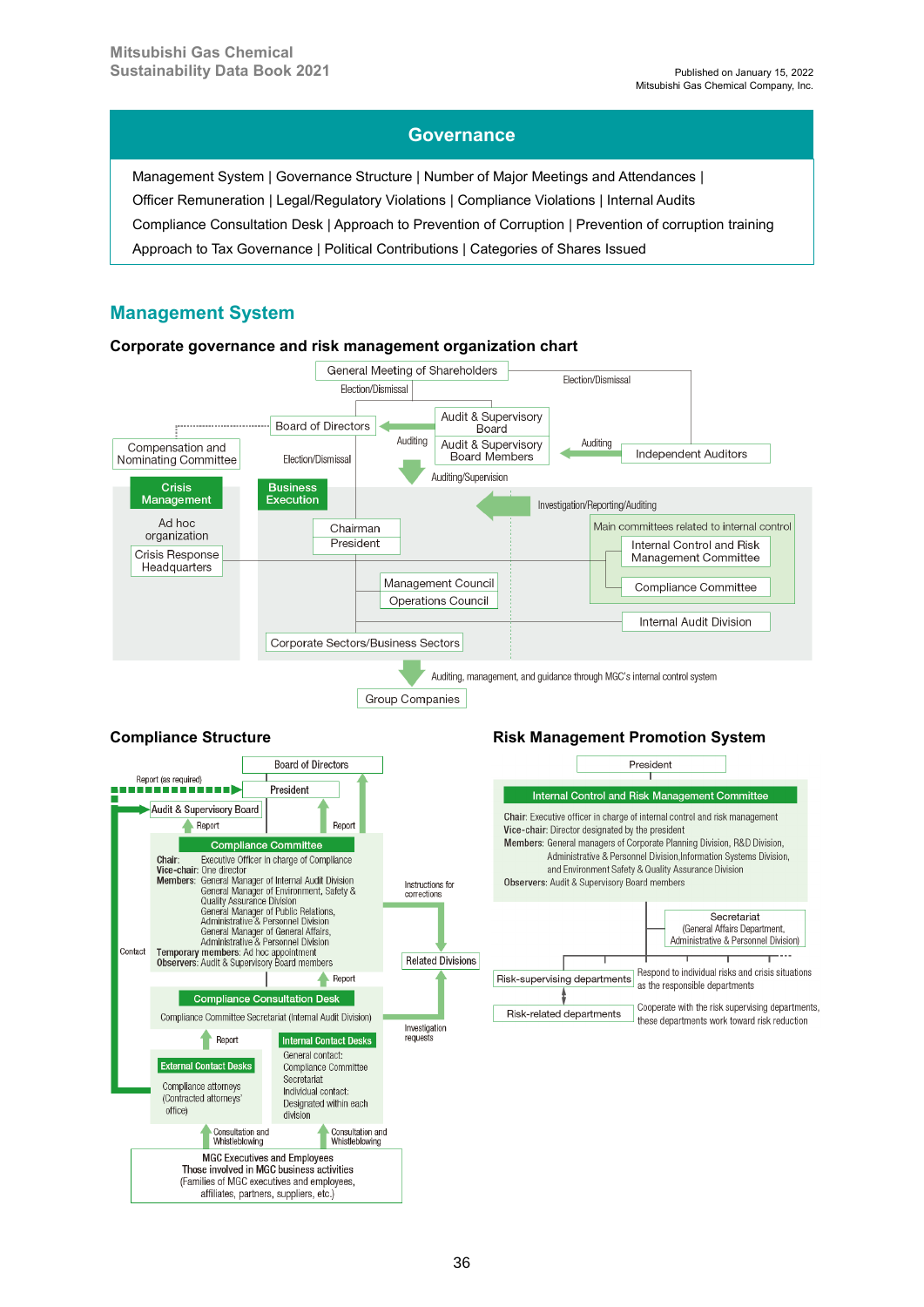| Indicator                                                                  | Scope                                                     |        | Unit          | FY2017         | FY2018         | FY2019         | FY2020         | FY2021                  |
|----------------------------------------------------------------------------|-----------------------------------------------------------|--------|---------------|----------------|----------------|----------------|----------------|-------------------------|
|                                                                            |                                                           | Male   | People        | 10             | 10             | 9              | 8              | 8                       |
|                                                                            | Inside<br>directors                                       | Female | People        | 0              | 0              | 0              | 0              | 0                       |
|                                                                            |                                                           | Total  | People        | 10             | 10             | 9              | 8              | 8                       |
| <b>Directors</b>                                                           | Outside                                                   | Male   | People        | $\overline{2}$ | 2              | 2              | 3              | 3                       |
|                                                                            | directors                                                 | Female | People        | 0              | 0              | 0              |                |                         |
|                                                                            | (independent)                                             | Total  | People        | $\overline{2}$ | 2              | $\overline{c}$ | 4              | 4                       |
|                                                                            | Altogether                                                |        | People        | 12             | 12             | 11             | 12             | 12                      |
| Average term                                                               |                                                           |        | Year          | 4y8m           | 5y2m           | 5y11m          | 3y7m           |                         |
| Ratio of independent outside directors<br>(actual)                         |                                                           |        | $\%$          | 17             | 17             | 18             | 33             |                         |
| Ratio of female directors                                                  |                                                           |        | $\%$          | 0              | 0              | 0              | 8              | 8                       |
| <b>Executive directors</b>                                                 |                                                           |        | People        | 10             | 10             | 9              | 8              | 8                       |
|                                                                            | Inside Audit &<br>Supervisory<br>Board<br>members         | Male   | People        | 2              | $\overline{c}$ | $\overline{2}$ | $\overline{2}$ | $\overline{\mathbf{c}}$ |
|                                                                            |                                                           | Female | People        | 0              | 0              | 0              | 0              | $\mathbf{0}$            |
| Audit &                                                                    |                                                           | Total  | People        | $\overline{2}$ | 2              | 2              | 2              | $\overline{c}$          |
| Supervisory<br>Board                                                       | <b>Outside Audit</b><br>& Supervisory<br>Board<br>members | Male   | People        | 2              | 2              | 2              | 2              | $\overline{c}$          |
| <b>Members</b>                                                             |                                                           | Female | People        | 0              | 0              | 0              | 0              | $\Omega$                |
|                                                                            |                                                           | Total  | People        | 2              | 2              | $\overline{2}$ | $\overline{2}$ | 2                       |
|                                                                            | Altogether                                                |        | People        | 4              | 4              | 4              | 4              | 4                       |
| Average term                                                               |                                                           |        | Year          | 3y3m           | 3y9m           | 4y9m           | 5y9m           |                         |
| Ratio of independent outside Audit &<br>Supervisory Board members (actual) |                                                           |        | $\frac{0}{0}$ | 50             | 50             | 50             | 50             |                         |
| Ratio of female Audit & Supervisory<br><b>Board members</b>                |                                                           | $\%$   | 0             | 0              | 0              | 0              | 0              |                         |

## **Governance Structure**

\*Data as of the conclusion of the General Meeting of Shareholders held each fiscal year

## **Number of Major Meetings and Attendances**

| Indicator                                                                       | Unit  | FY2017 | FY2018 | FY2019 | FY2020 |
|---------------------------------------------------------------------------------|-------|--------|--------|--------|--------|
| <b>Board meetings</b>                                                           | Times | 12     | 14     | 12     | 12     |
| Average attendance of directors at<br>board meetings                            | $\%$  | 100    | 100    | 99     | 100    |
| Average attendance of Audit &<br>Supervisory Board members at board<br>meetings | $\%$  | 100    | 100    | 98     | 100    |
| Audit & Supervisory Board meetings                                              | Times | 14     | 14     | 14     | 14     |
| Average attendance at Audit &<br><b>Supervisory Board meetings</b>              | $\%$  | 100    | 100    | 98     | 98     |

\*Data from April to March of each fiscal year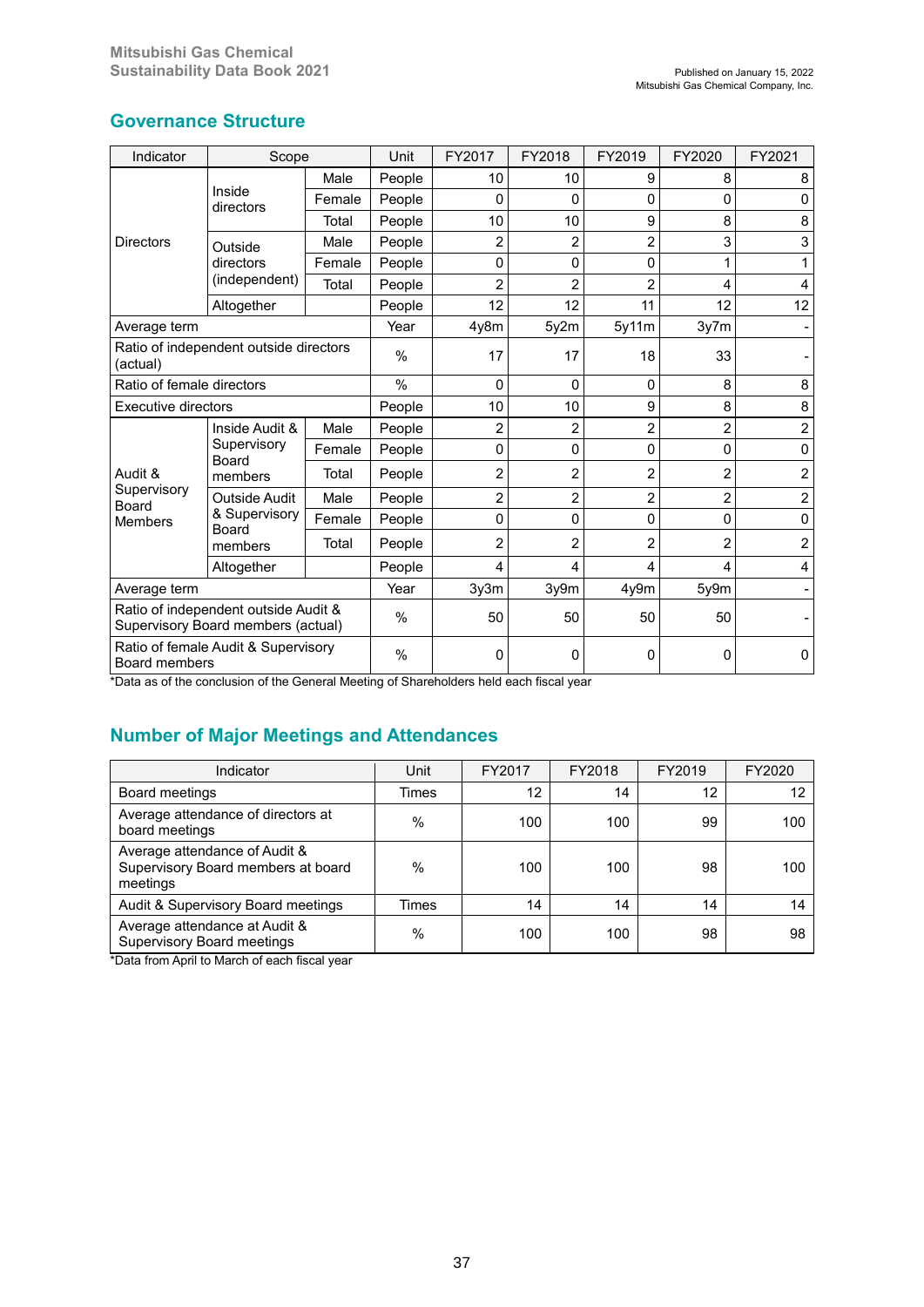## **Officer Remuneration**

| Indicator                                               | Scope                             | Unit        | FY2017 | FY2018 | FY2019 | FY2020 |
|---------------------------------------------------------|-----------------------------------|-------------|--------|--------|--------|--------|
| Directors (excluding outside                            | Total remuneration                | Million yen | 496    | 549    | 489    | 444    |
| directors)                                              | Number of officers*               | People      | 11     | 11     | 13     | 11     |
| Audit & Supervisory Board<br>Members (excluding outside | Total remuneration<br>Million yen |             | 52     | 52     | 52     | 53     |
| <b>Audit &amp; Supervisory Board</b><br>members)        | Number of officers*               | People      | 2      | 3      | 2      |        |
| Outside officers                                        | Total remuneration                | Million yen | 54     | 55     | 55     | 70     |
|                                                         | Number of officers*<br>People     |             | 5      | 4      | 4      | 6      |
| Total                                                   | Million yen                       | 602         | 656    | 596    | 567    |        |

\*Above number of Directors and Audit & Supervisory Board members, remuneration, etc. include remuneration for officers who resigned at the close of the General Meeting of Shareholders.

There is no Officer Remuneration, etc. received by outside officers from our subsidiaries.

# **Legal/Regulatory Violations**

| Indicator                                      | Unit  | FY2017 | FY2018 | FY2019 | FY2020 |
|------------------------------------------------|-------|--------|--------|--------|--------|
| Cease and desist orders from JFTC              | Cases |        |        |        |        |
| Suspension of operations due to, e.g., scandal | Cases | 0      |        |        |        |
| Compliance-related criminal indictments        | Cases |        |        |        |        |
| Price-fixing                                   | Cases |        |        |        |        |
| <b>Briberv</b>                                 | Cases |        |        |        |        |
| Other violations                               | Cases |        |        |        |        |

## **Compliance Violations**

\*For the reporting boundaries of the data in the table below, see MGC Group's Consolidated Subsidiaries on page 32.

| Indicator                                                                                                | Unit            | FY2017   | FY2018   | FY2019   | FY2020       |
|----------------------------------------------------------------------------------------------------------|-----------------|----------|----------|----------|--------------|
| Number of reports to the Compliance<br><b>Consultation Desk</b>                                          | Cases           | 18       | 16       | 17       | 27           |
| Legal actions received for anti-monopoly/<br>anticompetitive practices<br>(cases under investigation)    | Cases           | 0        | 0        | 0        | <sup>0</sup> |
| Fines charged and settlement fees for anti-<br>monopoly/anticompetitive practices                        | Thousand<br>ven | 0        | $\Omega$ | $\Omega$ | $\Omega$     |
| Confirmed corruption incidents<br>(cases under investigation)                                            | Cases           | $\Omega$ | $\Omega$ | $\Omega$ | $\Omega$     |
| Fines charged and settlement fees for<br>corruption                                                      | Thousand<br>yen | $\Omega$ | $\Omega$ | $\Omega$ | $\Omega$     |
| Other incidents related to compliance<br>(excluding environmental)                                       | Cases           | 0        | $\Omega$ | $\Omega$ | 0            |
| Fines charged and settlement fees for other<br>compliance-related incidents<br>(excluding environmental) | Thousand<br>yen | 0        | 0        | 0        | <sup>0</sup> |
| Reported cases of discrimination                                                                         | Cases           | 0        | $\Omega$ | $\Omega$ | 0            |
| Reported human rights violations                                                                         | Cases           |          |          |          | $\Omega$     |
| Reported cases of child labor                                                                            | Cases           | $\Omega$ | $\Omega$ | $\Omega$ | $\Omega$     |
| Reported cases of forced labor                                                                           | Cases           | 0        | $\Omega$ | $\Omega$ | $\Omega$     |
| Reported cases of infringement of rights of<br>indigenous peoples                                        | Cases           | 0        | 0        | 0        | 0            |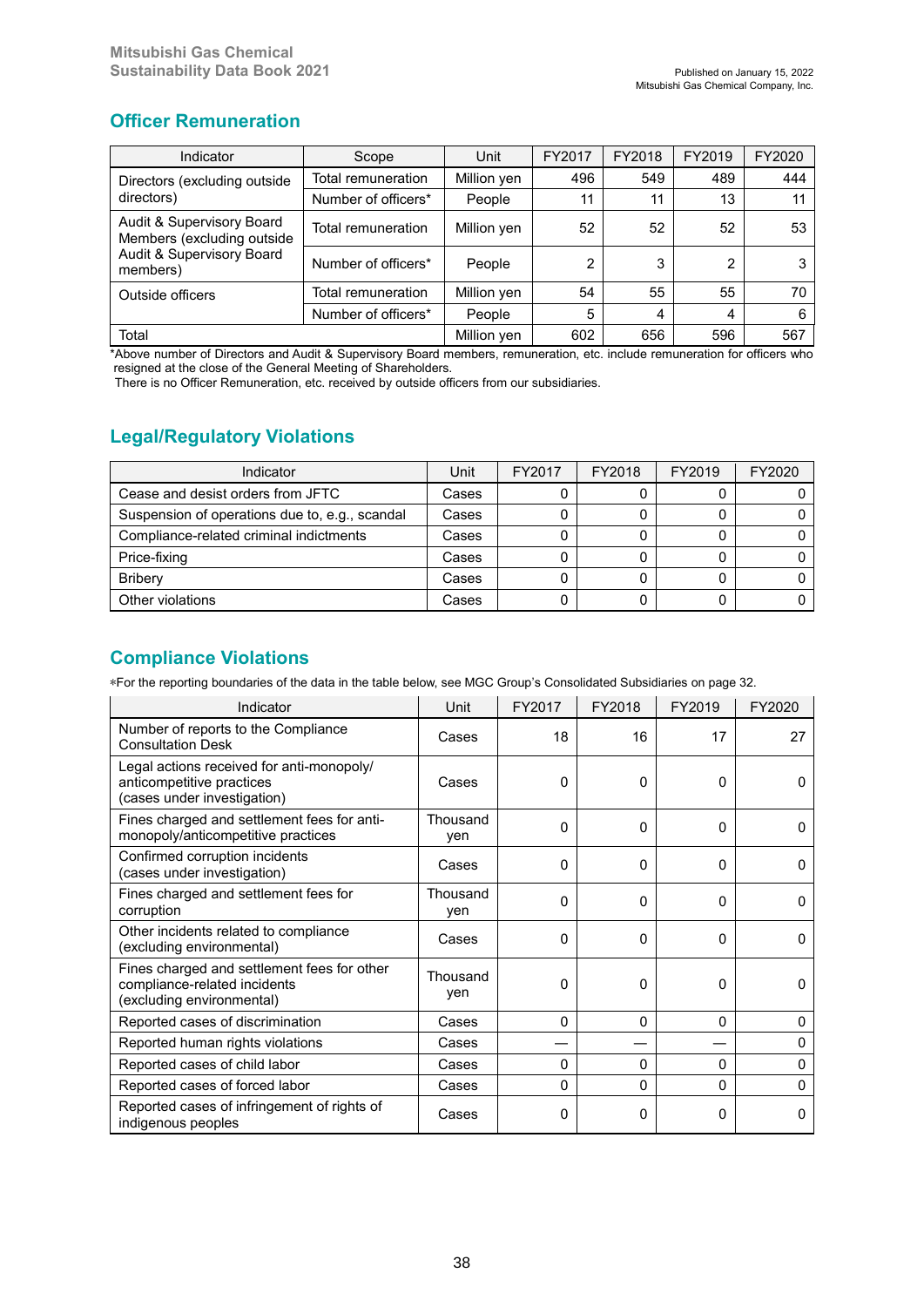### **Internal Audits**

MGC has established an Internal Audit Division, an internal organization that is dedicated exclusively to internal auditing and reports directly to MGC's president. As one activity to monitor internal controls, the Internal Audit Division conducts audits separate from the Audit & Supervisory Board and independent auditor's respective audits. It audits every facet of MGC and Group companies' business execution. Internal audits verify whether internal controls are implemented and functioning properly from multiple standpoints, including maintaining operational effectiveness and efficiency, ensuring the reliability of financial reporting, abiding by laws and regulations applicable to business activities and deterring compliance violations such as bribery, embezzlement and other forms of corruption, and keeping assets, all to enable MGC to achieve its management objectives. The Internal Audit Division audits all business units (MGC's divisions, other organizational units equivalent thereto and consolidated subsidiaries) at roughly three-year intervals. Internal audit findings are periodically reported to the Board of Directors and Audit & Supervisory Board by the director in charge of the Internal Audit Division.

### **Compliance Consultation Desk**

The MGC Group has established a Compliance Consultation Desk accessible both internally and externally (via a law office) to enable prompt detection of and responses to actual or potential situations that cannot be dealt with through normal organizational channels, including legal/regulatory violations (e.g., bribery, other acts of corruption, harassment), misconduct and human rights infringements.

All parties connected with the MGC Group can consult with or report information to the Compliance Consultation Desk, including not only Group personnel inclusive of temp and contract workers but also their family members and the Group's suppliers, customers and collaborators.

As a general rule, the Compliance Consultation Desk allows individuals to consult with or report to it by telephone or in-person conversation in addition to by self-documenting means such as email, fax or letter. It allows individuals to also consult/report anonymously if they so wish and protects the privacy of those who reveal their identity. The Compliance Consultation Desk never divulges names or reported facts to anyone beyond a bare minimum of concerned parties who need to be informed to investigate or otherwise appropriately respond to reports.

The privacy of individuals who cooperate with investigations is also protected, with even the fact that they cooperated kept confidential.

Investigative findings pertaining to consultations/reports are reported to the Compliance Committee, an independent body that reports directly to MGC's president. When the Compliance Committee determines that a compliance violation has occurred, appropriate corrective and recurrence-prevention measures are taken and the whistleblower is notified of the outcome. All Compliance Committee activities' outcomes are reported to the president, Board of Directors and Audit & Supervisory Board members.

### **Approach to Prevention of Corruption**

Under published "MGC Corporate Behavior Guidelines" and "MGC Group Code of Conduct" that are well known MGC Group, MGC Group employees, officers, directors and Audit & Supervisory Board members are obligated to comply with Japan's Unfair Competition Prevention Act, the U.S.'s Foreign Corrupt Practices Act, the U.K.'s Bribery Act and other anti-corruption laws and regulations, including those pertaining to bribery.

MGC promotes strict, Group-wide compliance and a comprehensive ban on "bribery" with "MGC Corporate Behavior Guidelines" and "MGC Group Code of Conduct" , both of which have been translated into English, Chinese and Thai.

Specific anti-corruption initiatives include compliance training programs for management personnel and overseas subsidiaries' Japanese expat executives. The programs cover prevention of bribery. Using anti-corruption training materials, MGC strives to thoroughly and uniformly impart a correct mindset to newly appointed executive officers with respect to bribery and other acts of corruption.

Additionally, every organizational unit keeps records of entertainment provided and received, the content of which is checked during internal audits.